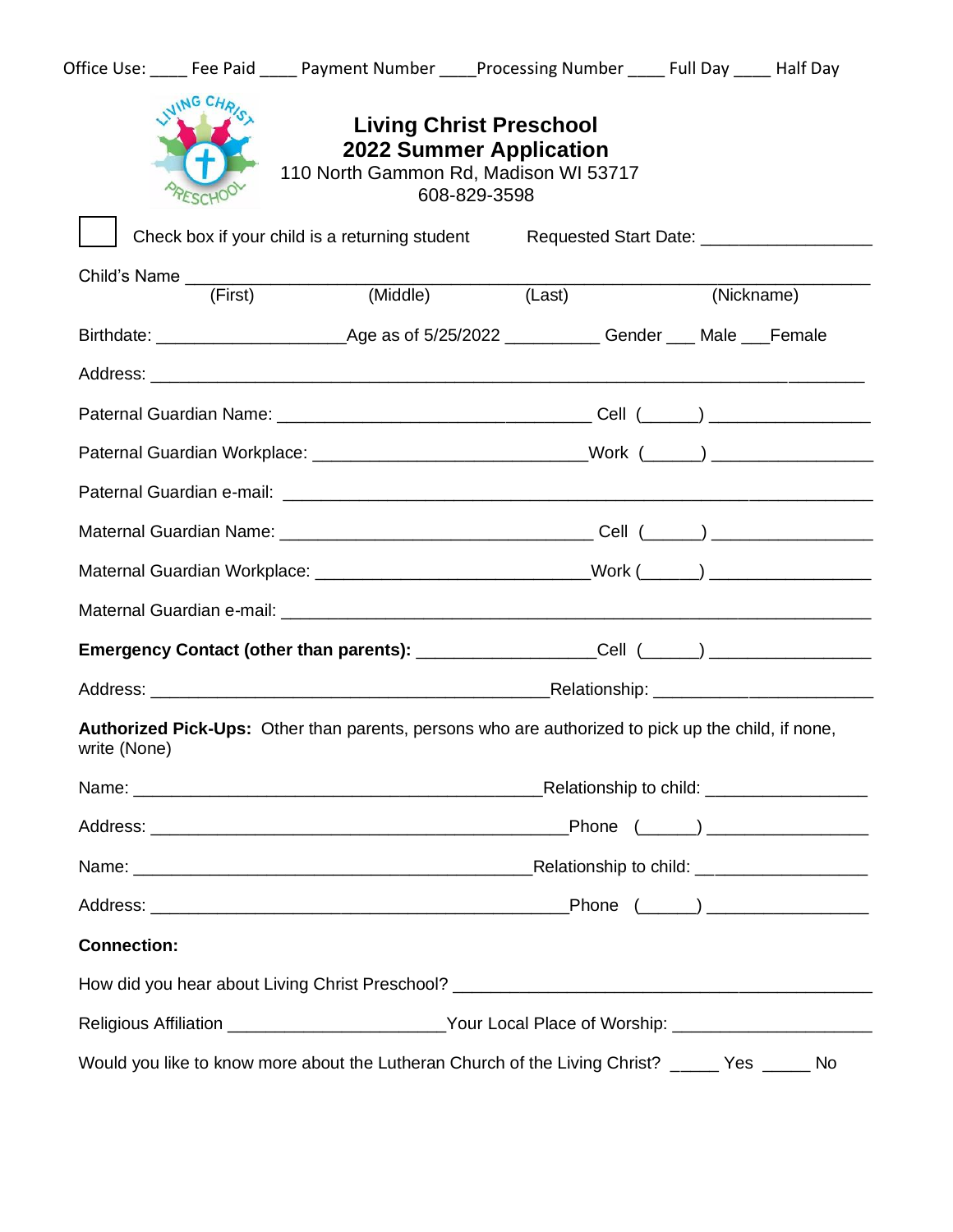#### **Physician/Medical Facility Information**

|                                    | Describe any allergies or other special physical or emotional needs your child may have:<br>(N/A)                                                   |
|------------------------------------|-----------------------------------------------------------------------------------------------------------------------------------------------------|
| Yes<br>No                          | I give consent for emergency medical care or treatment to be used only if I cannot<br>be reached immediately.                                       |
| Yes<br><b>No</b>                   | I have been informed of the number of pets in the center and the degree of<br>contact with the enrolled children. (None at Living Christ Preschool) |
| <b>Permissions/Authorizations:</b> |                                                                                                                                                     |
| Yes<br><b>No</b>                   | I give consent for my child to participate in field trips and activities during<br>operating hours                                                  |
| Yes<br><b>No</b>                   | I give consent for pictures of my child to be used for display in the<br>preschool/church                                                           |
| Yes<br><b>No</b>                   | I give consent for pictures of my child to be used for advertising<br>purposes (Facebook, website)                                                  |
|                                    | Choose only one of the following options (one must be Yes and one must be No):                                                                      |
| Yes<br><b>No</b>                   | I give consent for LCP to use Equate Kids SPF 50 sunscreen for my<br>child as needed                                                                |
| Yes<br><b>No</b>                   | I give consent for LCP to use parent provided sunscreen __________<br>as needed                                                                     |
|                                    | <b>Potty Training:</b> If your child is 3+, are they potty trained? ______ Yes ______ Almost _____ No                                               |
|                                    | Home Language: If English isn't your primary language, what language is spoken at home?                                                             |

Key Fob policy

- Each family will receive one key fob. If both parents share pick up/drop off responsibilities, please talk to the office about a second fob
- If the fob number becomes illegible, please stop by the office to have it re-marked
- When you enroll your child, there will be a \$10 Fob Fee on your first bill. On your child's last day when you return your fob, \$10 will be refunded to you.
	- $\circ$  This fee will also be applied for any additional fobs your family may ask for.

#### **Parent Handbook Agreement**

**\_\_\_\_\_\_\_\_**By initialing this line, I acknowledge that I have read the Living Christ Preschool Parent Handbook found at<https://www.living-christ-preschool.com/student-forms> and that I agree to abide by all policies and procedures stated therein. (Hard copies are available upon request)

Parent/Guardian Signature: \_\_\_\_\_\_\_\_\_\_\_\_\_\_\_\_\_\_\_\_\_\_\_\_\_\_\_\_\_\_\_\_\_\_\_\_\_ Date: \_\_\_\_\_\_\_\_\_\_\_\_\_\_\_\_\_\_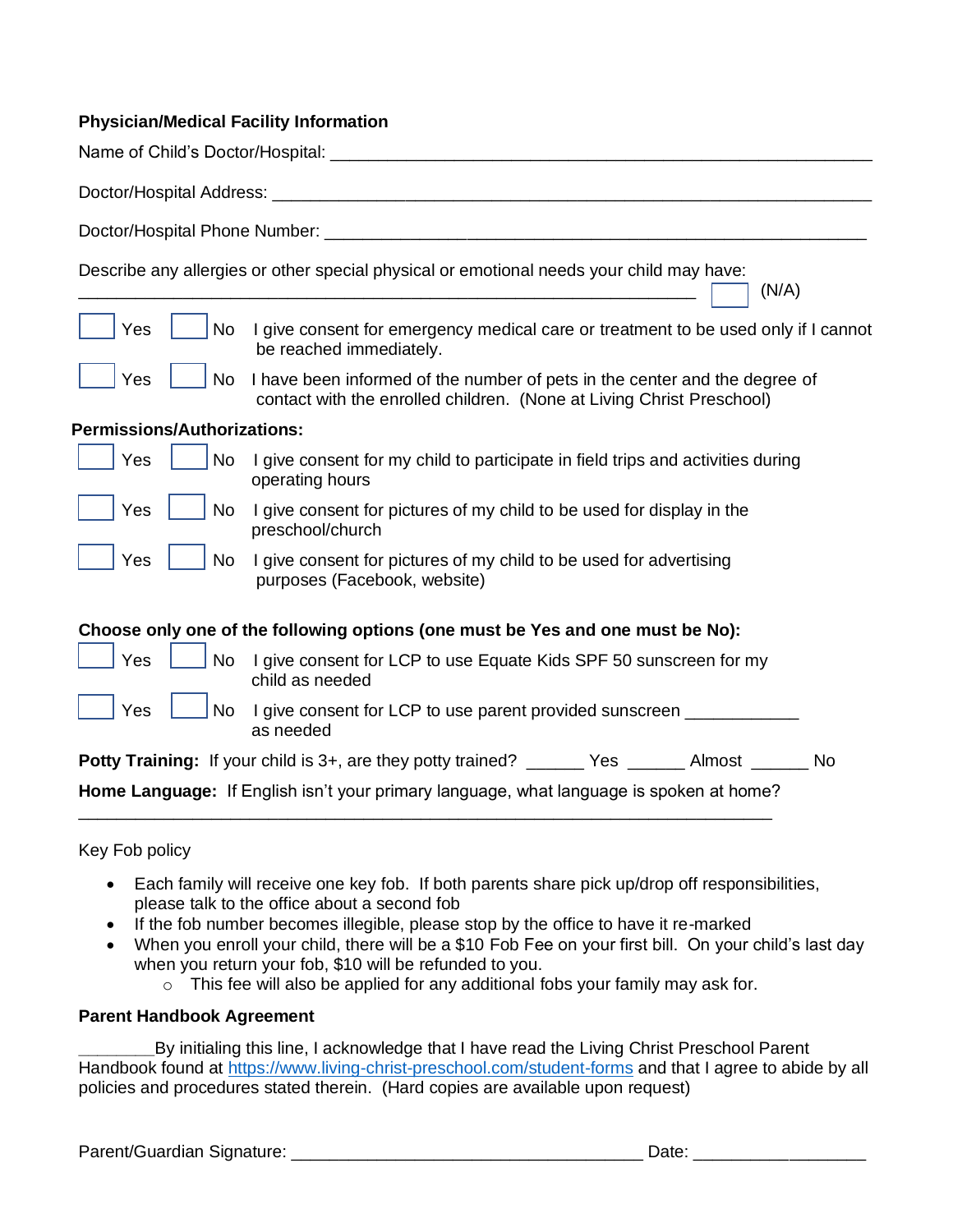# **Enrollment Contract**

## **Fees: Please initial each line to acknowledge your understanding of these fees**

\_\_\_\_\_\_\_\_\_\_\_\_\_ An application fee of \$60 (\$30 for currently enrolled students registering by March 15th) is due when this application is turned in; applications will not be processed until this fee is paid. These fees are non-refundable.

Supplies from the supply list will be brought in on the child's first day of school. (Students enrolled for the 2021-2022 school year do not need to provide supplies.) If the family chooses, they may instead pay the \$90 supply fee. If no supplies are brought in, the \$90 fee will be assessed on the next invoice.

## **Tuition: Please initial each line to acknowledge your understanding of these policies**

After the first invoice to confirm your child's spot, invoices will be sent on the first of each month, for a month in advance. (May's invoice will be sent in June). Invoices are due by the  $10<sup>th</sup>$  of the month they are sent out.

 $\_$  If tuition is not paid by the 10<sup>th</sup>, there will be a \$20 late fee added. An additional \$20 will be assessed for every 5 days the invoice remains unpaid. If an invoice remains unpaid through the end of the month the child's enrollment may be terminated.

\_\_\_\_\_\_\_\_\_\_\_ Tuition must be paid to hold a child's spot. Long term absences will not be refunded tuition.

\_\_\_\_\_\_\_\_\_\_\_ A \$10 No Call/No Show fee will be assessed if your child is not to school by 9:00 am and their absence has not been called in to the office, 608-829-3598. You must leave a message, speak to a teacher, or send a message through Brightwheel.

\_\_\_\_\_\_\_\_\_\_\_ Tuition may be paid via cash, check made out to Living Christ Preschool, or on-line through Brighwheel (additional fees may be applied by Brightwheel).

**EXECUTE:** Parents must be able to access the information on Brightwheel, either through the app, or on a computer. This is our main method of communication between LCP, staff, and parents.

### **Withdrawal: Please initial each line to acknowledge your understanding of these policies**

\_\_\_\_\_\_\_\_\_ If your child will be unenrolled, we require a 30-day written notice. Any outstanding invoices must be paid.

If a child has needs that cannot be met or is negatively impacting the learning environment and safety of others, we reserve the right to terminate the child's enrollment. See Parent Handbook.

At any point, for withdrawal or otherwise, paid tuition and fees are not refundable.

### *Parent/Guardian Signature \_\_\_\_\_\_\_\_\_\_\_\_\_\_\_\_\_\_\_\_\_\_\_\_\_\_\_\_\_\_\_\_\_\_\_\_\_ Date \_\_\_\_\_\_\_\_\_*

\*All policies, including these, can be found in greater detail in the Parent Handbook